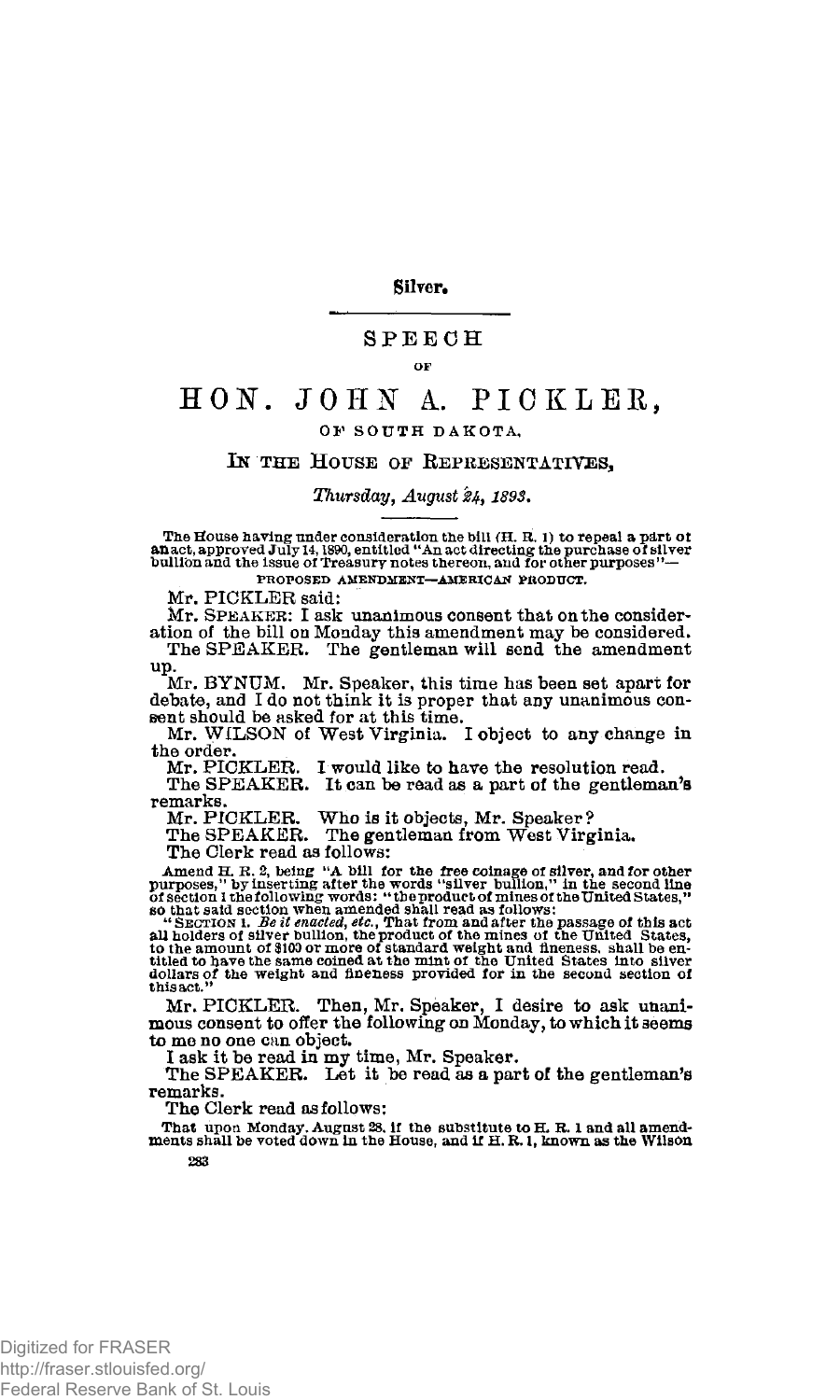bill, shall pass, that immediately thereafter, without debate or intervening<br>motions, the Houseshall vote upon H. R. 2, "A bill for the free coluage of sil-<br>ver, and for other purposes," amended as follows: Inserting after **coinage of the silver bullion product of the mines of the United States at the** 

present ratio.<br>- If this bill fail to carry, the billas so amended shall be voted on at the ratio<br>of 18 to 1, and if this fail, it shall then, as so amended, be voted on at the ratio<br>of 20 to 1.

Mr. PICKLER. Mr. Speaker, that simply provides that if all the substitutes proposed by the gentleman from Missouri [Mr. BLAND] fail, and if, after that, the bill for the repeal of the Sherman act shall pass without amendment, the House shall then proceed to vote upon the substitute previously rejected, so amended as to confine it to the coinage of the product of the American mines, first at the present ratio of 16 to 1; if that fail, at the ratio of  $18$  to 1; and if that fail, at the ratio of  $20$  to 1: each of these propositions to apply only to the product of the American mines.

. It seems to me, sir, that assuming, as my proposition does, that the bill for the repeal of the Sherman act will have passed the House without amendment, there should be no objection upon the part of any gentleman to vote upon the proposition to coin the product of the American mines.

Mr. TRACEY. Mr. Speaker, the gentleman has asked unanimous consent for the reception of that proposition; I must^object to any change being made in the order that has been Agreed upon.

Mr. PICKLER. This makes no change in the order. It simply proposes that after the gold men shall have carried the measure which they have advocated on this floor, carried it without amendment, we shall then have a chance to vote upon the question of coining the product of the American silver mines; that after these gentlemen shall have conquered the field, after they shall have got what they want, the repeal of the Sherman act, then we may

have an opportunity to have this proposition voted upon.<br>Mr. TRACEY. I feel that it is my duty to object to that proposition at this time, Mr. Speaker. The gentleman can bring it<br>up later if he desires to. I must object to order.

The SPEAKER. Objection is made. Mr. PICKLER. Mr. Speaker, I ask unanimous consent to ad-dress the House for fifteen minutes if I shall so desire. Mr. TRACEY. If the gentleman will be content with ten

minutes I shall have no objection.

Several M£MBERS. Let him have fifteen.<br>The SPEAKER. The gentleman from South Dakota asks unanimous consent to address the House for fifteen minutes. Is there objection?

There was no objection.

Mr. PICKLER. I think, Mr. Speaker, I am entitled to five minutes on each of these amendments under the order. Perhaps we may as well have that question settled right here. The order is that for the last three days of this debate, to day, to-morrow, and the next day (though the order has been since changed as to Saturday), the House shall consider the bill and annendments as in Committee of the W ute rule. Now, as I understand the rule of the House in Com-283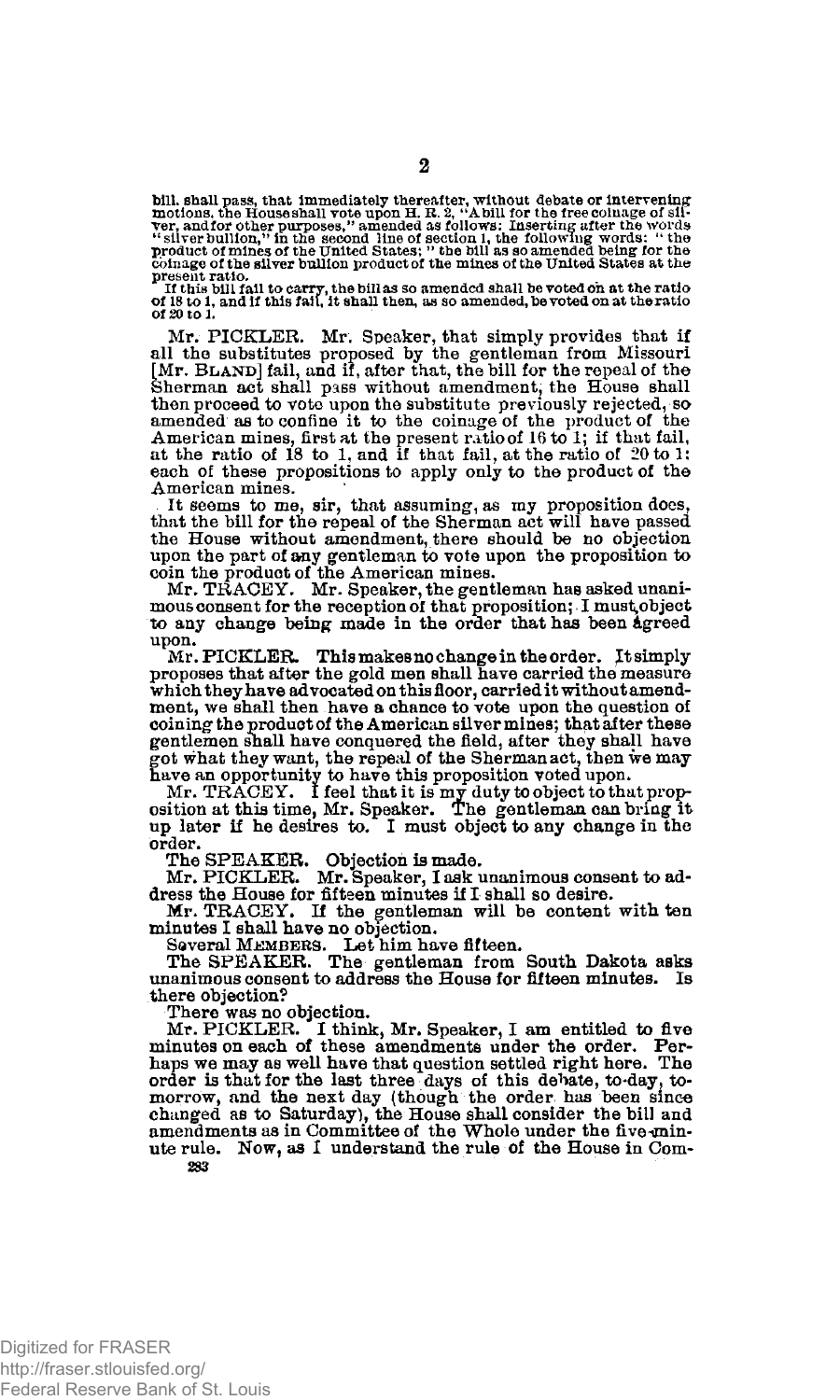mittee of the Whole, a member is entitled to five minutes *on*  any amendment.<br>The SPEAKER.

The Chair will look into that question. The gentleman is entitled to fifteen minutes by unanimous consent.<br>Mr. PICKLER. I thank the Chair and the House. I must<br>say, gentlemen, as to the request I have just made, and which<br>has been objected to by the gentleman from N prised.

### **FAVORS BIMETALLISM.**

I expect to vote for some of the ratios proposed by the gentleman from Missouri [Mr. B**LAND**], although I should prefer to vote for the coinage of the American product, but as that is refused us, the only way to escape monometallism is to vote for the<br>amendments. My constituents believe in the use of silver as well as gold, and after the arguments we have heard here from the gold men upon this floor, and after the protestations they have made of their eventual friendship for silver, that after the repeal of the McKinley act—not that that will never be repealed. [Laughter.]

I was about to say, Mr. Speaker, that it is strange that my proposition should be objected to by the advocates of gold upon this floor after they repeal the Sherman law. I should think that after the repeal of the Sherman act they would be swift to propose an opportunity to vote upon a proposition for the coinage of silver, in order that we might have relief as far as silver is concerned.

But what is the spectacle presented here this morning? In the proposition I have submitted it is conceded that the Bland substitute shall first have been voted down; it is conceded that we who are bimetallists in the House will have been routed horse, foot, and dragoon: it is conceded that the President's bill for pure and simple repeal, as advised by him, will have been adopted; and yet when we ask that after all that we shall be allowed to vote upon the proposition to coin the American product of silver, giving the House the choice of ratios, 16 to 1, 0r ever, giving the gentlemen who profess so much love for silver objects, and it ject, and the gentleman fr his instincts, comes up and objects to any consideration of the silver question.

It reminds me very much of the time when we stood here in the Fifty-first Congress, and were trying to get some show for silver, and when the Sherman act was proposed as a compromise. And let me **Bay** right here, parenthetically, that that bill **was**  thought then to be a good measure, and in fact it has had a beneficent influence, and has added much good money to our circula-tion. I remember how it was regarded at that time by a good many gentlemen who have taken part in this debate, and when I contrast their utterances then with their speeches now,' I must say that their hind-sight is very different from their fore-sight. [Laughter.]

There have been great changes, Mr. Speaker, and so far as the Democratic side of the House is concerned the conversion of the silver heathen Democracy to orthodox monometallism shows that President Cleveland outranks any missionary of this century. [Laughter.]

The fact has been stated here by gentlemen on the other side— **283**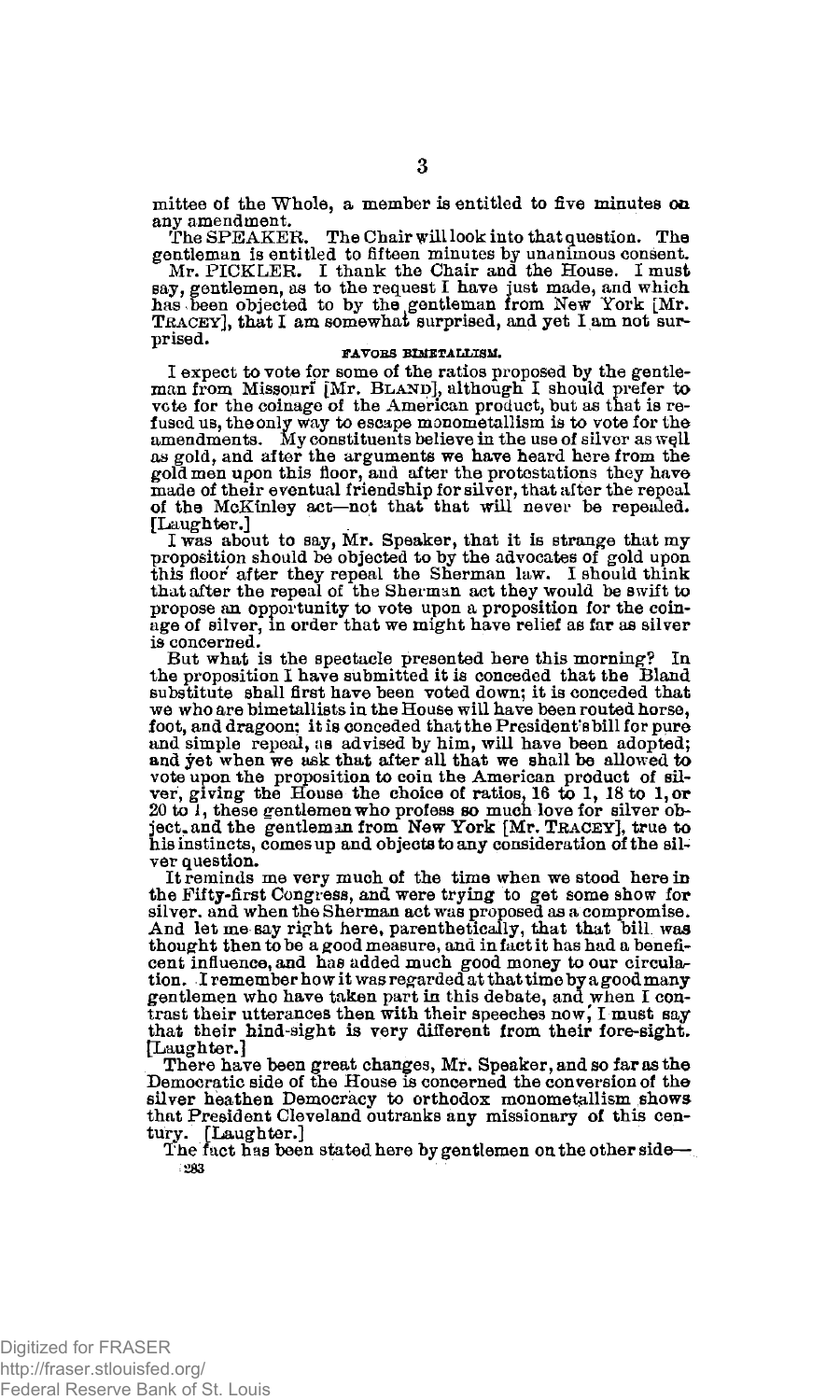and I think with so much force that there must be truth in it—that the President is supported in his work by the London foreign missionary society.

#### **SHERMAN LAW—AMERICAN PRODUCT.**

I was about to say, Mr. Speaker, that when the proposition was before the Fifty-first Congress for the passage of the Sherman bill, the friends of silver then proposed to the gold men in this House as a compromise that we have free coinage of the American product. The argument of those men was then the<br>American product. The argument of those argument. When the Bland-Allison act was under considera-tion the gold men were just as great "calamity howlers" as to

what would befall the Government as they are now. .As "calamity howlers" they outstrip all other men, whenever the people want an expansion of the currency. When we had the Sherman bill undor consideration they came forward and in the<br>same tone as now preached calamity. They said that the nation<br>would go to destruction if we adopted any of those propositions.<br>Yet the Bland-Allison act became came a law; and this Government prospered under both those measures. Yet we still have the same argument presented here to-day.

### **GOLD MEN OBJECT TO SILVER AS MONEY METAL.**

We understood then—we understand now—the contention of the gold men, that if we have free coinage even of the American product there will be so much silver in circulation that it will become the cheaper money and will drive gold out of circula-tion. It was well known when we had the Sherman act under consideration that under that act we would just about coin the American product.

The proposition that we were to have a great oversupply of silver in the United States fell to the ground, because it was conceded when we were debating the Sherman bill that under it we would simply coin about the amount of silver that was the product of the mines of the United States, and hence free coinage of the American product would have put no more in circulation than the Sherman law. Yet, notwithstanding this proposition was squarely made, notwithstanding the gold men never sought to answer it, they steadily refusadto consider the proposition to coin the American product, yet did agree to the Sherman law that used an equal amount of silver. And why? There was but one reason then and there is but one reason now for opposing the proposition.

Ths free coinage of the American product would recognize Silver as a money metal; it would recognize it as one of the coin metals upon which our paper currency would be based. It would place silver to that extent alongside of gold as a money metal. And the gold men of the United States are eternally ag unst the recognition of silver in any form as a money metal in this country. They want it treated as a commodity, as they have treated it under the Sherman act. They are determined to keep it in the position of a commodity to be measured by gold. And that, in my opinion, is the only reason they objected to the free coinage of the American product, and it is the only reason the gentleman from New York objects to my amendment to that effect to-day.

**283**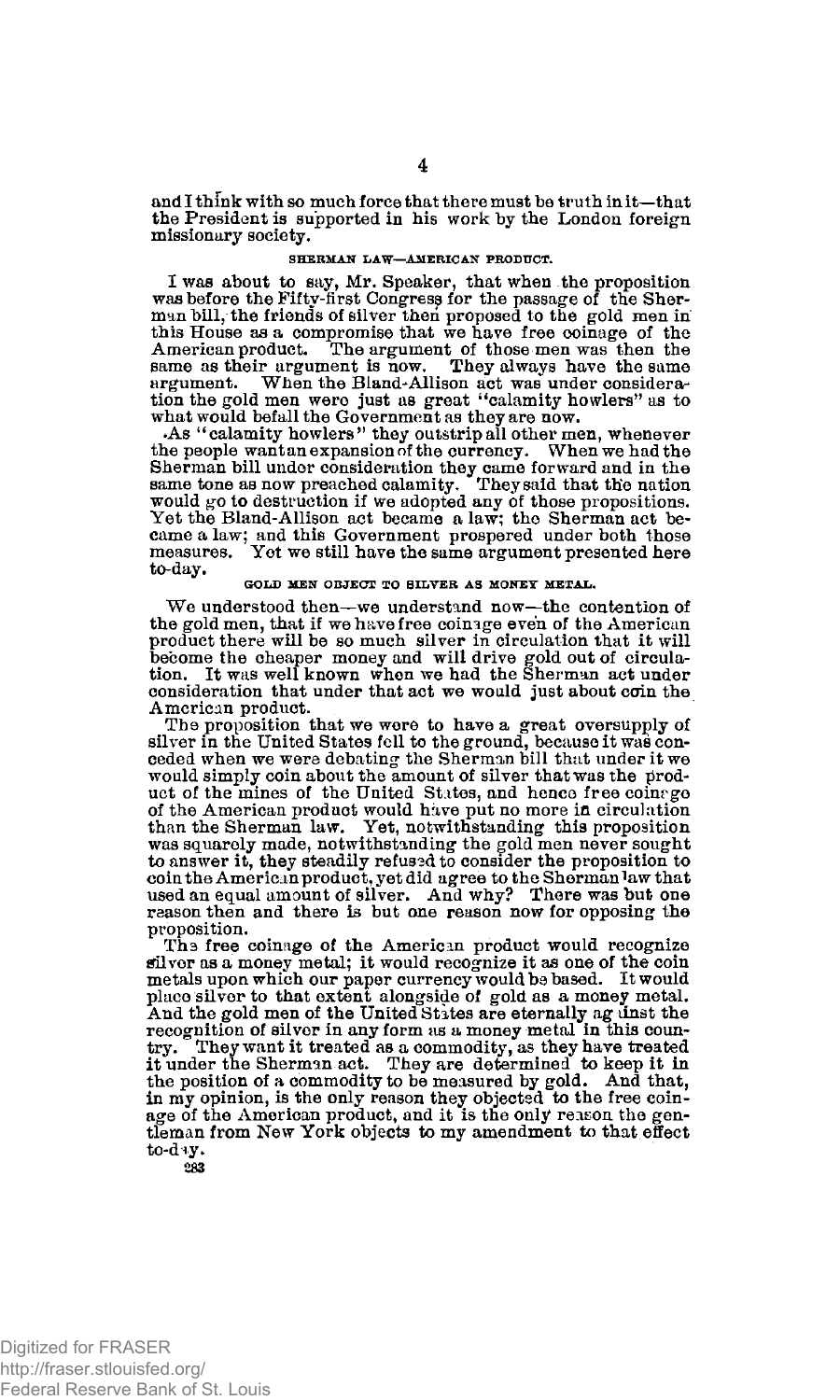What is to become of the silver now? Have we not an in-dication this morning of the intention of the majority of the gold men not to give silver any chance? On what ground could there be any objection to the proposition I have submitted? The country is in trouble, and I simply proposed that after the pas-sage of the Wilson bill, providing for the unconditional repeal of the Sherman act, there should then immediately be taken, with-<br>out debate. a vote on the amendment which was read. Why out debate, a vote on the amendment which was read. not take a vote on the coinage of the American product at these different ratios? Are we to be told by the gold men in this House that they will not consent to the coinage of the American product at the ratio of 20 to 1, w

### **SILVER STATES.**

Where is the love of the gentleman from New York for the silver miners in the West? I want to know if you gentlemen propose to wipe out all the interests of the silver States, as well as ruin the agricultural States by low ritories are in great trouble; and certainly it seems to me there should be some consideration given to their product. This House can not too swiftly come to the question of aiding the Western people and keeping open if possible the American mines. It is ruin to those States *%p* oppose it.

#### **, WESTERN REPUBLICAN.**

As a Western Republican obeying the summons of the President, I came here with no expectation of engaging in any discussion concerning the financial situation.

I had supposed that the gravity of the situation had so im-pressed the President and his advisers that definite measures would have been devised and laid before Congress upon its assembling for the relief of the country. Measures, too, which the party elevating the President to power would accept, seize upon, and quickly enact into law.

But all these surmises proved incorrect, the sole negative proposition to repeal the Sherman law without any affirmative legislation being the sum total of the President's message.

### **DEMOCRATS DISAGREE IN NATION S TROUBLE.**

But even this recommendation is more than his party is able to agree upon.

And although every member of this House was fully advised and as ready on the second day of this session to have voted upon any of the propositions as he will ever be, and although the country trembles upon the brink of ruin; although fortunes are<br>being wasted every day, and the ories of unemployed men are<br>going up all over this broad land, and the voices of all lines of<br>business are loud in the cry for naces have ceased to burn; although spindles have ceased to turn; though looms are still, and the hum of manufacturing machinery is not heard; although all over this land is heard the lamenta-tions of men and women and children asking employment whereby they may earn food; although riots and mob violence are endangering life and property in our large cities; although this great nation, which was prosperous and happy and proud in its great-ness at the incoming of the present Administration six months ago, is now in the throes of a great financial panic, and experi-**283**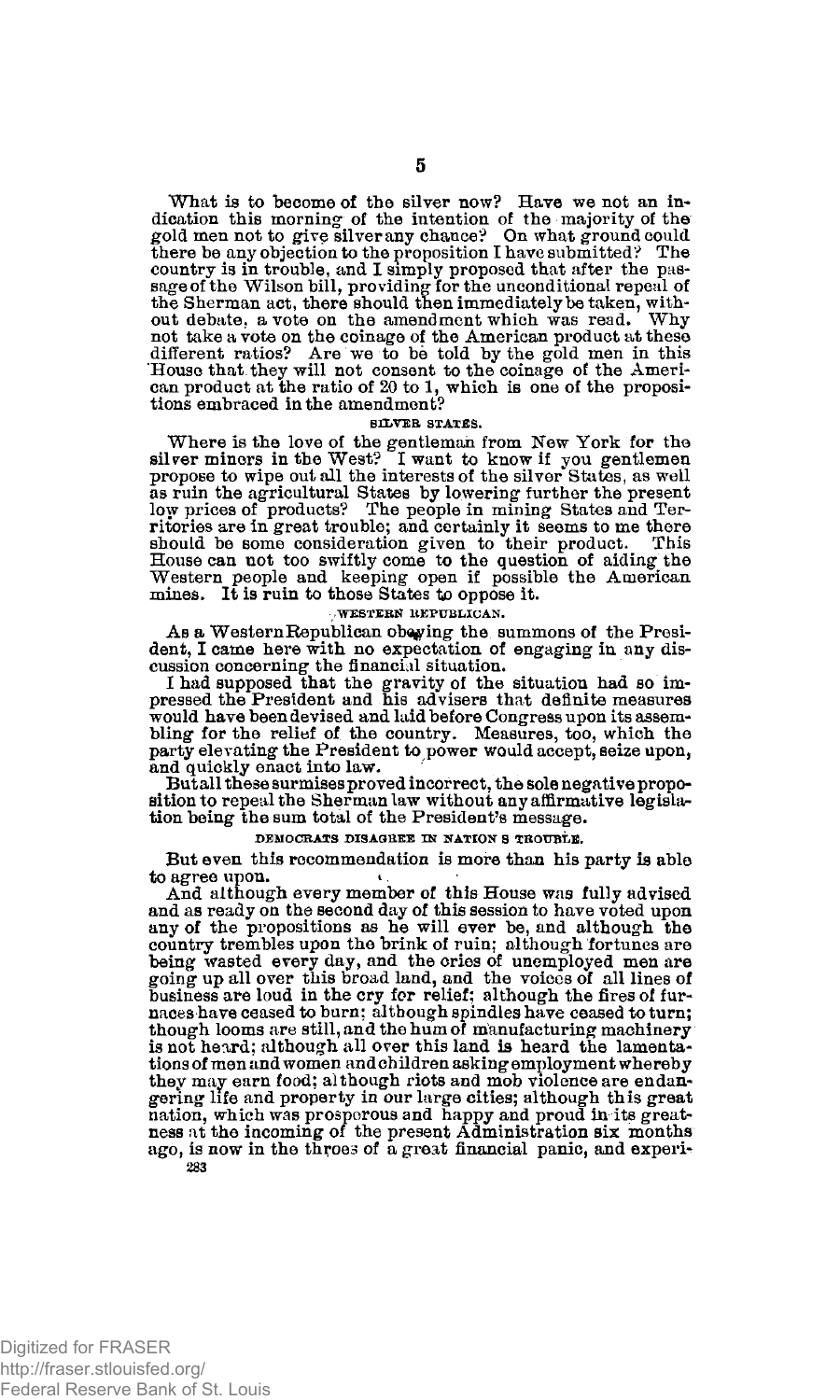encing the greatest overshadowing trouble known to this generation, yet, notwithstanding this condition, the Administration wing and the anti-Administration wing consume three long weeks of precious time, each faction seeking to prove that it is standing on the last Democratic platform and that the other fellows are off—all this, I repeat, before even a vote pan be had upon any proposition of relief to the country.

It is about the usual gait at which the Democratic party has ever traveled when the country was in danger.

### **PATRIOTIC ADVICE.**

And where has the Democratic majority, or in what way has it carried out the advice of the Democratic press of the land for this Congress to assemble as brethren, and especially enjoining Republicans to forget their party and work with the patriot Democrats; what, I inquire, has this majority done to carry out this programme?

One would have thought, Mr. Speaker, from the extreme unction of the advice administered to the Republican members, that immediately upon the organization of the House the gentleman irom Illinois, late chairman of the Committee on Ways and Means, would have moved that the House resolve itself into the Committee of the Whole on the state of the Union, and that this motion having unanimously carried, the Speaker would have designated as chairman of the committee the Hon. THOMAS B. REED, of Maine, and that the remaining 354 members, after the former<br>Czar had taken his place, would together repeat, "Behold how<br>good and how pleasant it is for brethren to dwell together in<br>unity," and that the deliberations of t semble the action of a Methodist class meeting than those of a legislative body. And in this frame- of mind to act, and to act at once and without any desire to arouse partisan spirit, and with a sincere desire to join the majority in the speedy enactment of ssuch legislation as might seem best to bring relief to the country, was, I believe, and is the feeling of every Republican upon this floor.

And such is still our desire. True, our confidence was somewhat shaken in the good faith of the brethren of the majority, when, under an ironclad rule, without regard for or consultation with the minority, a few propositions were offered upon which, and upon which alone, under, the rules, the House can vote. And, while we were encourged, and our hearts were touched by the urbane and cordial apologies of the gentleman from Ohio [Mr. HARTER] for even mentioning anything that save order of purties and cordial when the gentleman from Missouri [Mr. HALL] charged the Republican party with the heinous offense of permitting the virtue of farmers' daughters to be commended on the stage, and the gentleman from Georgia [Mr. MOSES] alleged that the Republican party had stolen everything, from- the Presidency down, it sounded won-derfully like the old slogan, and we realized that we were to be regarded as patriots for voting, and Republicans for vituperation. And this the example that the majority set for patriotic action in this hour of the nation's peril. I repeat, Mr. Speaker, three weeks'debate to allow Administrationists and anti-Administrationists to prove that they stand on the Chicago Democratic platform.

So, Mr. Speaker, from the propositions presented by the ma-**283**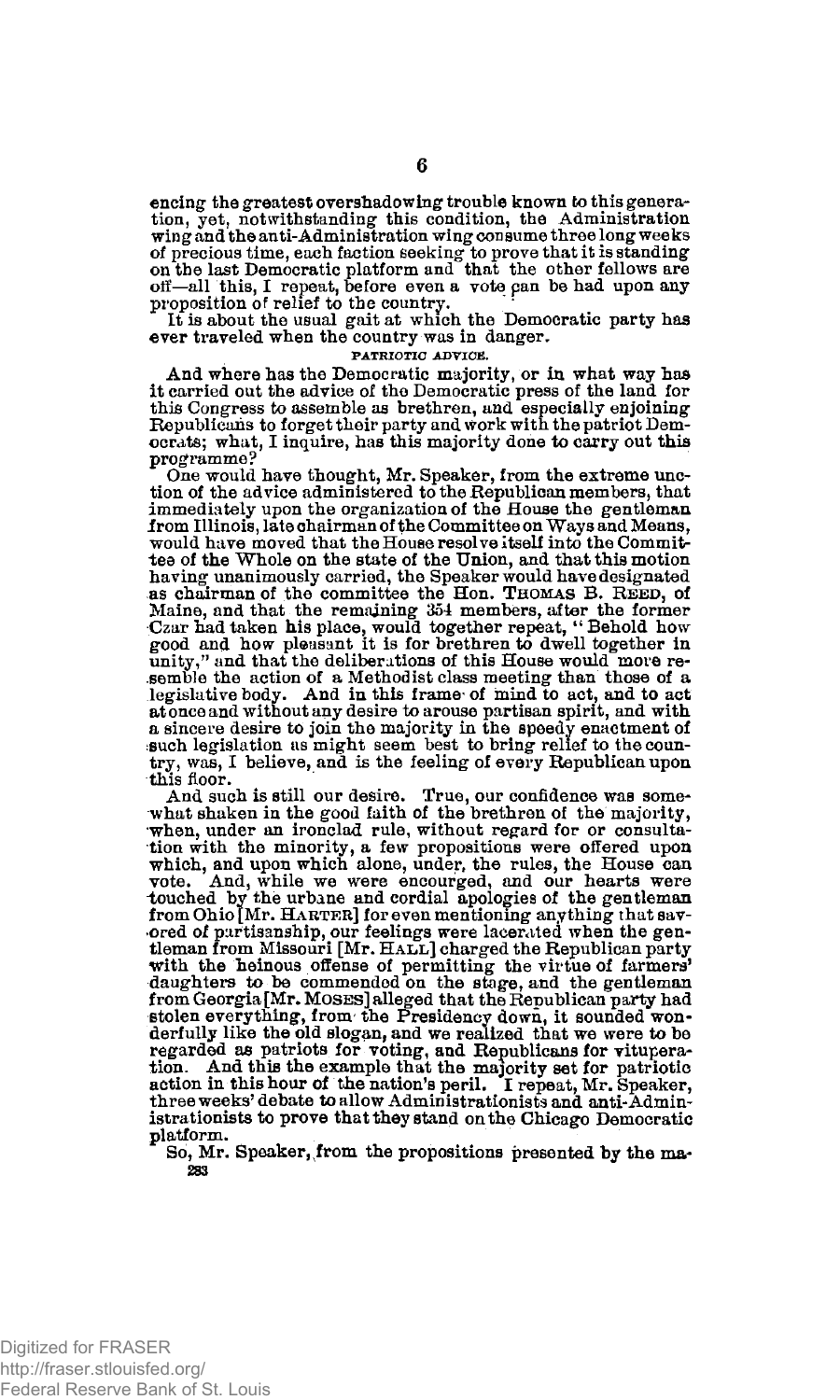jority the Republican members are compelled to choose *nolens volens.* 

### **BIMETAIILISTS.**

My State is chiefly engaged in agriculture, stock-raising, and mining, agriculture predominating.

My constituents are almost unanimously, without regard to party, bimetallists; and desiring to represent them, it is my desire to so vote as will best promote the use of both gold ana silver.

My constituents are not, as I believe, wedded to free coinage of silver as a theory or proposition, except as it shall insure

practical bimetallism—the use of both metals. I have listened with interest to tnis entire discussion, and I have been highly pleased to hear well-nigh a unanimous declara-tion from all parties favoring bimetallism; and I have listened with unprejudiced interest to the arguments of those upon this floor who contend with so much earnestness that bimetallism will be more certainly attained by the unconditional repeal of the Sherman law. I should much prefer to provide for silver in the same bill.

### **TRAMPLING ON SILVER.**

It is beyond my comprehension to understand how you elevate<br>an object by depressing it. You say silver is now traveling upon<br>a halting limb, but to enable it to run swiftly you amputate the<br>leg, and so you vote against coi ver upon the first floor, and in order to get it to the garret you hurl it into the cellar.

You find the silver craft leaking, damaged, and scarcely able to keep afloat, and you, in order to convert it into a sea-worthy vessel, sink it to the bottom.

Pretending to be the friend of silver, you thrust a dagger into its heart.

You pretend to desire to sustain silver and vote it up, and so you vote it down.

You find silver in a dying condition and pretend you wish to restore it and make it strong, and your first act is to bury it.

A convert seeking the way to Heaven, you send him to hades to start.

You pretend to be the friend to silver, you act like its bitter enemy.

Your acts are strongly inconsistent with your words.

Were you an avowed enemy of silver, your hostility could be no greater.

While you sing halleluiahs to it, you also breathe curses.

Your plan to restore silver as a money metal is in direct conflict with the plan and at variance with the opinion of every recognized leader in the contest for silver in the nation.

You consort with avowed enemies of the white metal, and yet pretend to be its friend.

This contest is too serious for temporizing. It means monometallism or bimetallism. The unconditional repeal of the Sherman law means a single gold standard. A vote against the amendments proposed for the coinage of silver is a vote for the single standard of gold.

It is a vote for monometallism. How can any bimetallist claim th.it he is truly in favor of silver and vote against its coinage as **283**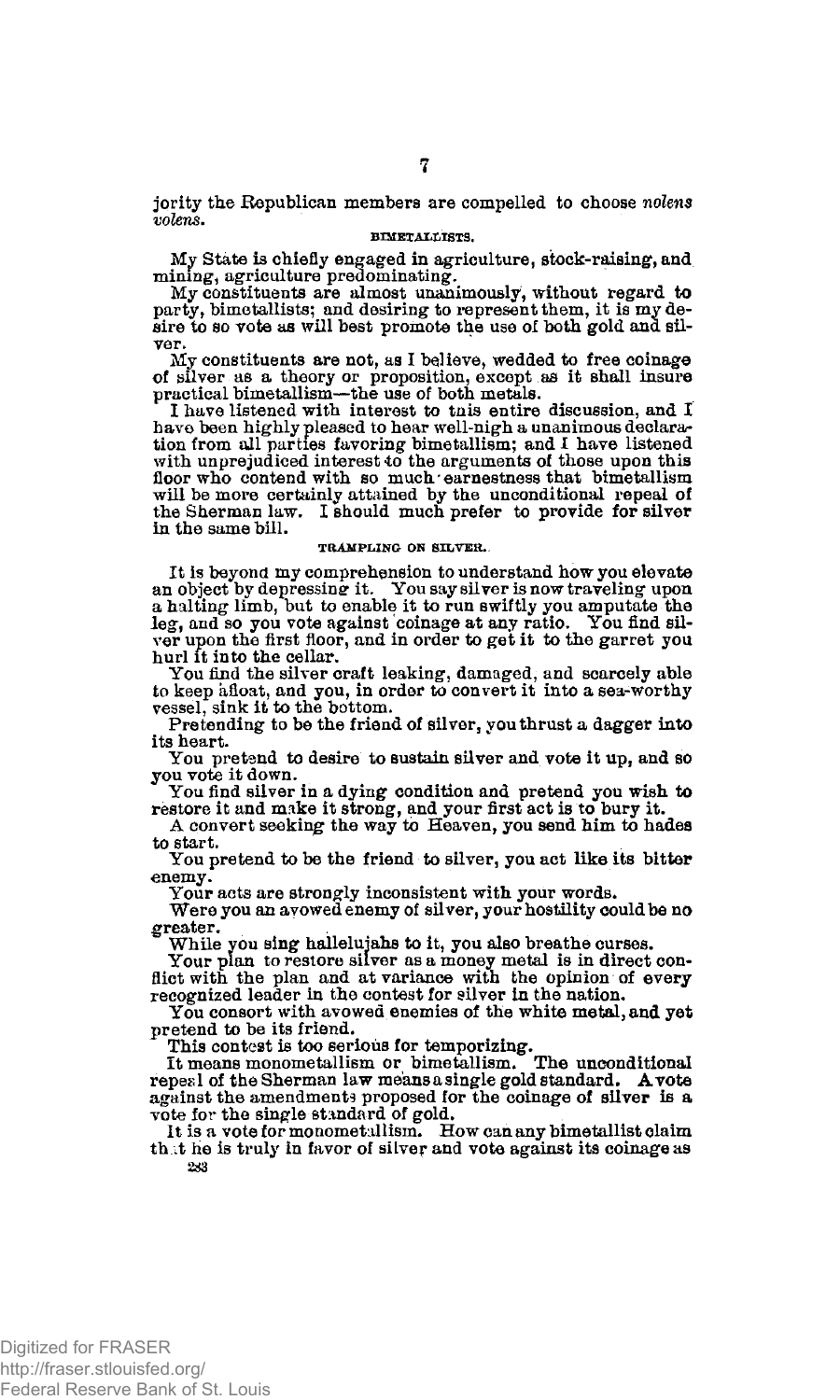provided by these amendments? I am opposed to monometallism, and hence shall vote for some of these ratios. As before stated, my State is largely agricultural, and adapted to stockraising.

In the western portion, known as the Black Hills, we have rich mines of gold, silver, and tin. My State produced in the year 1892, as estimated by the Director of the Mint, gold, \$3,- $70,000$ ; silver, \$77,576.

Our people believe that to strike down silver and go to the gold standard must inevitably lower the already ruinous prices of our wheat, and reduce still lower the already low price we shall receive for our horses, cattle, and wool.

We find that it is simply history, that as the price of silver goes up or down so the price of our products rise or fall.

And yet I am asked to vote against these amendments, to vote down the price of my constituents\* wheat, flax, barley, horses, cattle, and wool, at the dictation of the gold men.

#### **MONOMETALLISM.**

No one as I have yet heard in this debate, and I have attentively listened to the whole of it, has denied that placing this country upon the single gold standard, which the voting down of these free-coinage amendments do, will reduce every article in price that the farmer has to sell, as well as ruin the silvermining States.

It can not be denied; it is the eternal truth.

**DEBTORS.** 

No gold man can deny, moreover, that it will largely increase our indebtedness in the West and South.

We are a debtor people; we are improving our lands, build-ing houses and barns, and stocking our farms; building 'towns, schoolhouses, and churches, and developing new industries; and we need a great deal of money, and so we are borrowers. Now, you propose to double, and do double, our indebtedness by refusing longer to recognize silver as a money metal.<br>Insing longer to recognize silver as a money meta

the security for this indebtedness; you impoverish us by in-<br>creasing the debt, in the lowering the price of products with which we must pay the debt, and make us doubly poor by de-creasing the value of our land, which secures the indebtedness.

#### **DUMPING GROUND,THEORY.**

The gentleman from Massachusetts [Mr. MORSE] also asserted what so many of his followers have reiterated, to wit, that if we had tree coinage in this country the world would bring to us all its old junk pots, kettles, and spoons, as well as bullion, making this country the dumping ground for the silver of the world.<br>This, I claim, is wholly untenable. It is well known that all<br>articles manufactured from silver take on so great a value by<br>reason of the labor value being added the owner can not afford, nor does he sell for coinage at bullion values.

Neither, Mr. Speaker, can I understand how other nations will pour their bullion in upon us if we adopt free coinage. I believe, Mr. Speaker, that it is a proposition that can not be disproved, that if the United States by any legislation whatever can cause **283**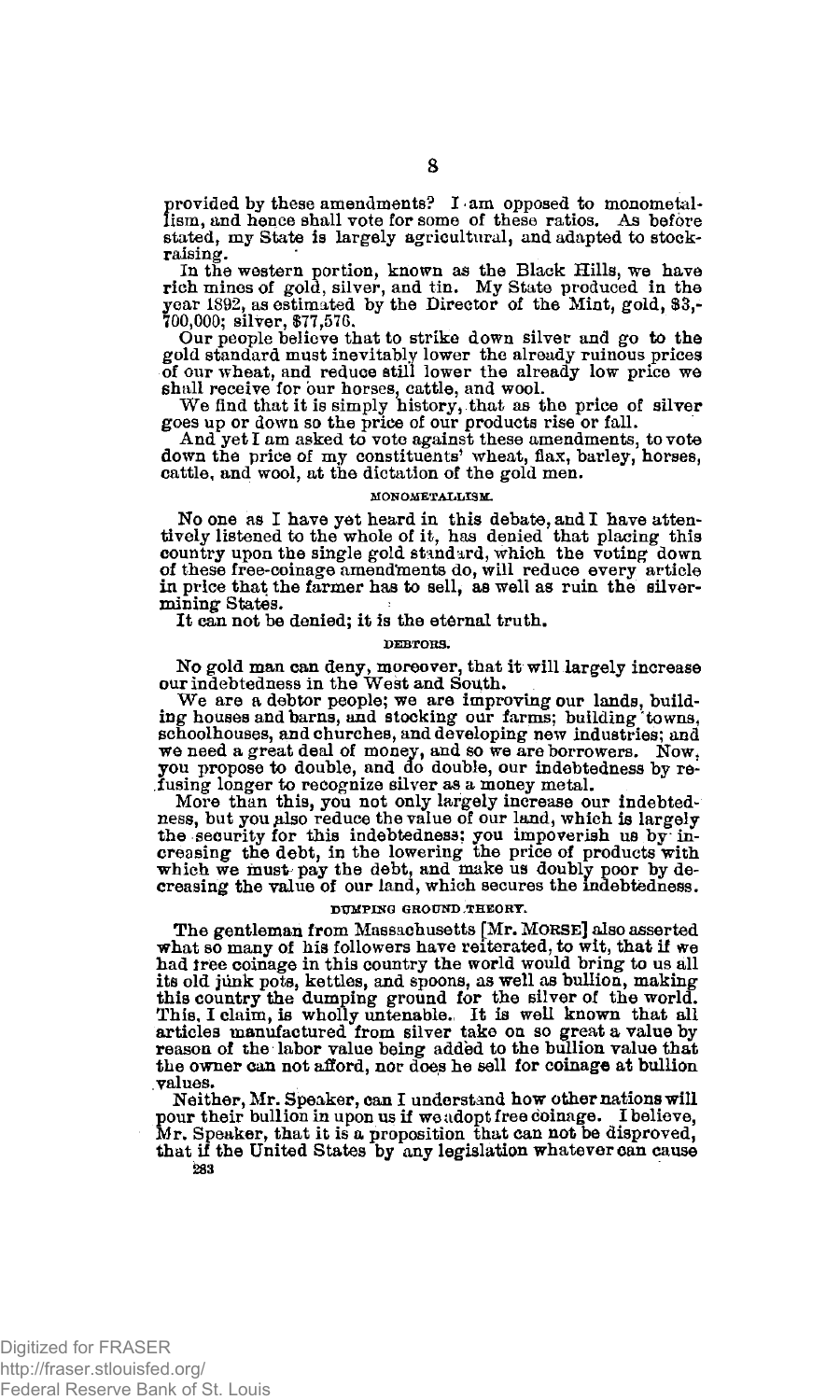the price of silver bullion to advance in New York, it will the same day advance in London, Paris, and Berlin.

Silver can not be one price'in New York and another in Lon-don. Why should it be? don. Why should it be?<br>There can be no difference in the prices of silver bullion, sales

of which can be by wire made in a few minutes, except perhaps the mere cost of exchange. Then if there could be no appreciable difference in price, certainly foreign bullion would not pour in upon+is, and foreign silver would not drive our gold out of circulation; if worth no more here than in Europe it would not come here. But what nation has the silver to spare?

Where is the silver coming from? I think it is admitted by all parties to this debate that all the great nations are seeking a greater volume of money; they can spare nothing to exchange for our gold. And it being impossible that there be more than exchangeable difference in the price of silver bullion in the United States and its price in other countries, we are in no danger of being made a dumping ground for other nations. Neither could they get our gold unless they offered us something we wanted more than we wanted our gold.

### **WHY GOVERNMENT BUYS SILVER.**

Several gentlemen in this debate, as did the gentleman from Florida [Mr. COOPER], with much emphasis argue that the Government should furnish them a market for their wheat and cotton if it furnish the silver-miner a market for his silver, and also indulge in the jocular demand for \$1 for 57 cents' worth of wheat.

The Government affords no market for silver except as far as its necessity goes.

The Constitution gives Congress the power "to coin money, and regulate the value thereof," and prohibits the States coining money, or from making anything but gold and silver a legal tender in payment of debts.

The duty is thus thrust by the Constitution upon the Government to provide a currency. Gold and silver are the money metals of the Constitution. The Government must supply a currency; it must have a gold and, silver currency; it must there-fore necessarily provide a market for silver in order to supply the people, as required by the Constitution, with money. For this reason, and this reason alone, the Government may purchase silver bullion as it does under the Sherman law. If it would adopt free coinage it would need to purchase none. There is no reason for the Government buying wheat or cotton; there is no constitutional obligation to so do, as there is to supply silver. Silver purchases are a constitutional necessity in the absence of free coinage, while there is no authority nor warrant of authority for purchasing farm or other products.

The Government purchased silver forty years ago; it is no new thing. Likewise, the frequent assumption that the people are being defrauded by the purcb ase of silver under the Sher-man law is wholly untrue. The Government purchases at the lowest possible price in gold of the miner and pays in Treasury notes, and when it coins the silver the people get the benefit of the difference between the commercial and coinage value, and not the miners.

#### **RATIOS.**

I am constrained to vote for some of the ratios or the reSnact-**283**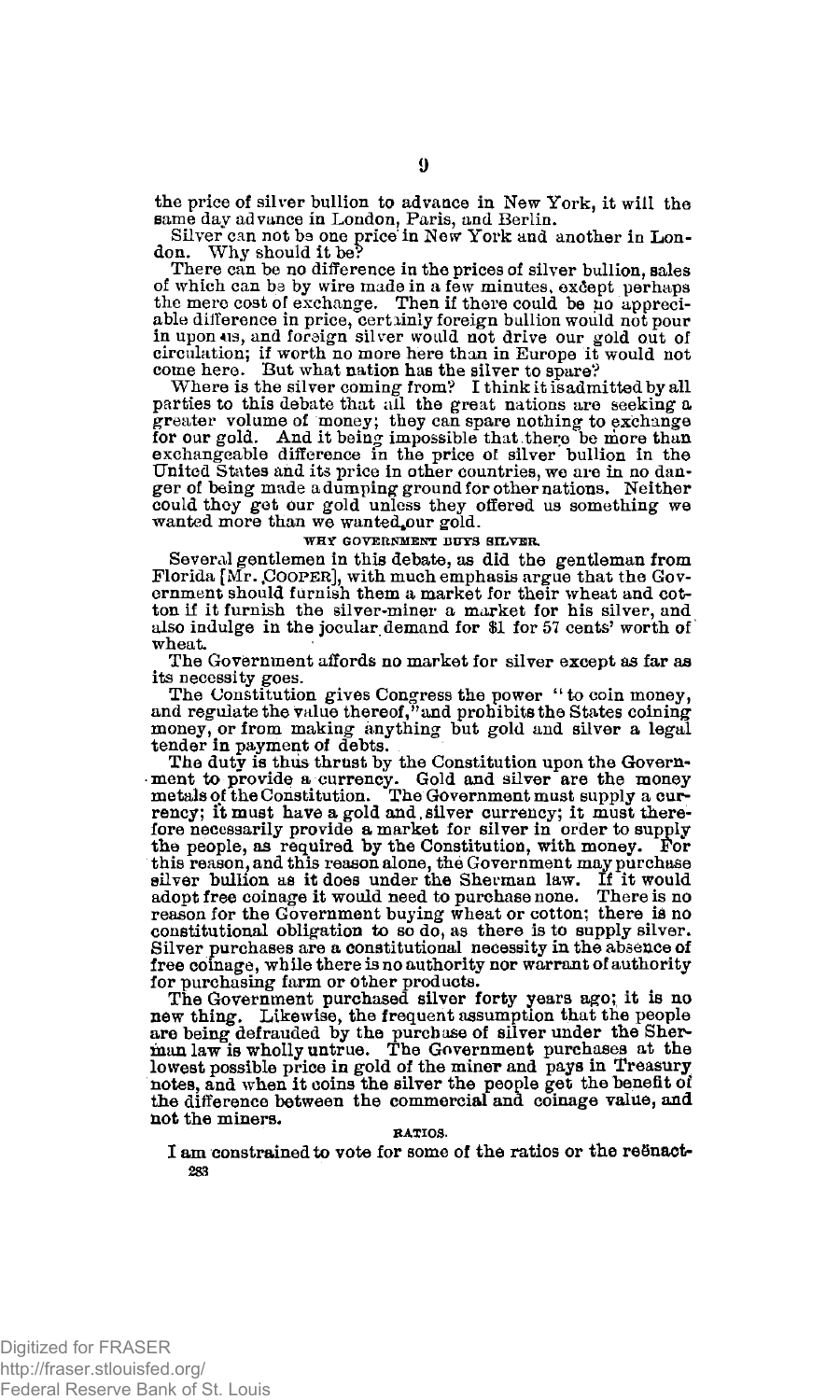ment of the Bland-Allison act, because it seems to me to be the only vote that favors bimetallism which the Republican party has ever advocated in national and State publican member of bimetallism and the publican party has ever been in favor of bimetallism and the full monetization of and believe that to vote for a ratio of coinage or for the Bland-Allison act, if ratios fail, are the most consistent Republican votes, the National Republican platform declaring for silver, and the Republican party has ever been a bi-metallic party.

I submit the platforms of the National Republican party during the last three Presidential campaigns:

#### **PLATFORMS.**

### **1884.**

We have always recommended the best money known to the civilized<br>world; and we urge that efforts should be made to unite all commercial<br>nations in the establishment of an international standard, which shall fix<br>for all the

### **1888.**

**The Republican party is in favor of both sold and silver as money, and condemns the policy of the Democratic Administration in its efforts to de-**

monetize sliver. The American people, from tradition and interest, favor bimetallism, and<br>the Republican party demands the use of both gold and sliver, as standard<br>money, with such restrictions and under such provisions t

shall be as good as any other.<br>We commend the wise and patriotic steps already taken by our Government to secure an international conference to adopt such measures as will<br>insure a partly of value between gold and silver f

The Republican party of my State has declared in favor of the remonetization of silver, as follows:

#### **PLATFORM OF 1890.**

We favor such expansion of our currency as will meet the growing<br>demand of our increasing population and wants, and offset the contraction<br>resulting from the withdrawal of national-bank circulation. To this end we<br>favor su

as money.<br>
as money.<br>
1891. We heartily endorse the action of the late Republican Congress in<br>
1891. We heartily endorse the action of the late Republican Congress in<br>
nearonnt in circulation, and we favor such further in

Believing in the platforms of my party, I can not vote for monometallism.

#### **PROTECTION.**

And how do Republicans, who are in favor of protection of home industries and the protection of American labor refuse any protection to the great silver-mining industry in this coun-try and refuse protection to the labor in the mines also? And not only refuse protection, but actually join in legislation that ruins the industry?

### **FAIR WEATHER PLATFORMS.**

Gentlemen of both parties seem to think that their platforms as to bimetallism are fair weather platforms, and not to be carried out in a storm panic; especially is this true of the Demo-**283**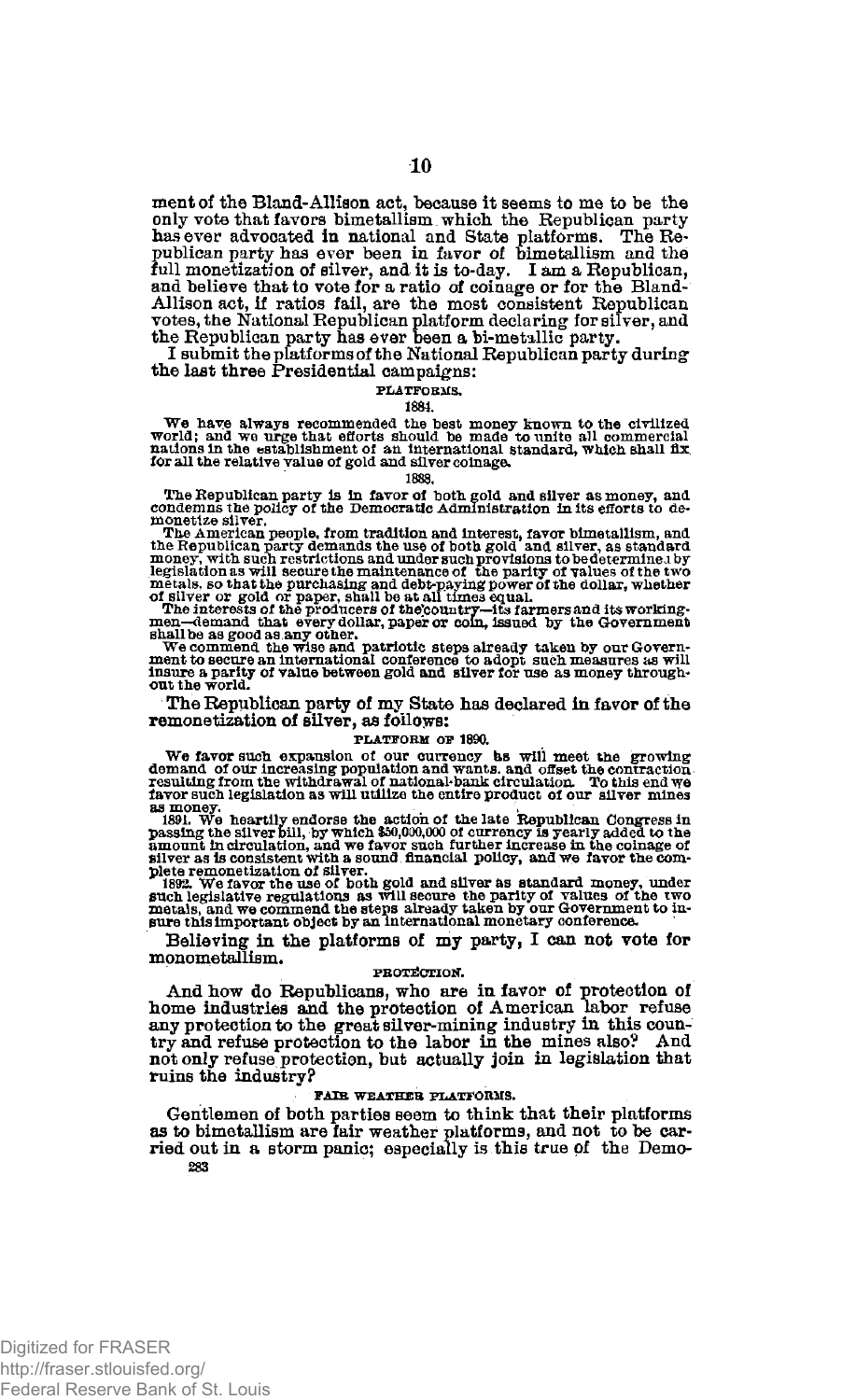cratie party at this time. They seem to regard the platform as a dress-parade declaration and not for active service. The people of this country believe in the use of both gold and silver, and although gentlemen may under the Bhadow of this great panic for a time obscure their vision, they will very soon emerge into the broad sunlight of their settled convictions for a permanent bimetallism.

Gentlemen representing the gold side of this question theorize in regard to what will occur, but the only way to know the re-sult is to test it. i There was not a member, I think, of either branch of the Fifty-first Congress who did not predict and believe that the passage of the Sherman law would permanently ad-vance the price of silver bullion. In this all were mistaken.

No finer illustration of the failure of theorists and doctrinaires in finance can be adduced than the history of the Sherman law.

#### **WHEAT—INDIA.**

It has been conclusively, as it seems to me, shown in these debates that the low price of silver bullion which has obtained in this country has enabled India to compete with us in wheat-raising, and lost to this country a vast amount of money, and has been a terrible drawback to the wheat-raisers of this country. "We desire the advance of silver bullion in the markets of the world, believing it will advance the price of our wheat and all products we have to sell. Low silver bullion has enabled England to buy Indian wheat low to compete with our wheat producers.

### **PARITY.**

There has been no answer to the argument upon this floor that<br>France for seventy years maintained the parity of the two met-<br>als, and no answer to the conclusion that this nation could not now do the same.

And if, upon trial, it should prove that the parity could not be restored, this Congress in its regular December session could repeal or change the law.

Why should we not give silver the opportunity it ever had in this country during its whole history until the year 1873, during all of which time it was equal to and much of the time at a premium over gold?

## **57-CENT DOLLAR.**

It has seemed to me very unfair in this debate that the mono-metallists persistently talk of a 57-cent dollar when they know that the theory of the bimetallist, the theory of the free-coinage advocate, is that with free coinage, with an equal chance for silver bullion at the mints that gold bullion now has, there will be no-longer a 57-cent dollar; that the silver bullion in a dollar will then advance in price and be worth 100 cents, and that the com-mercial value and coinage value of silver bullion will come together, and that the bullion in a silver dollar will then actually

be worth the bullion in a gold dollar. This must be or bimetallism or free coinage is a failure. No one advocates any such measure as is here persistently talked by gold men, that the nation will continue to issue a dollar of 300 cents legal-tender value and 57 cents commercial value as bullion.

No one favors short or cheap or depreciated dollars, of which the gold men unfairly and for the purpose of prejudicing the **283**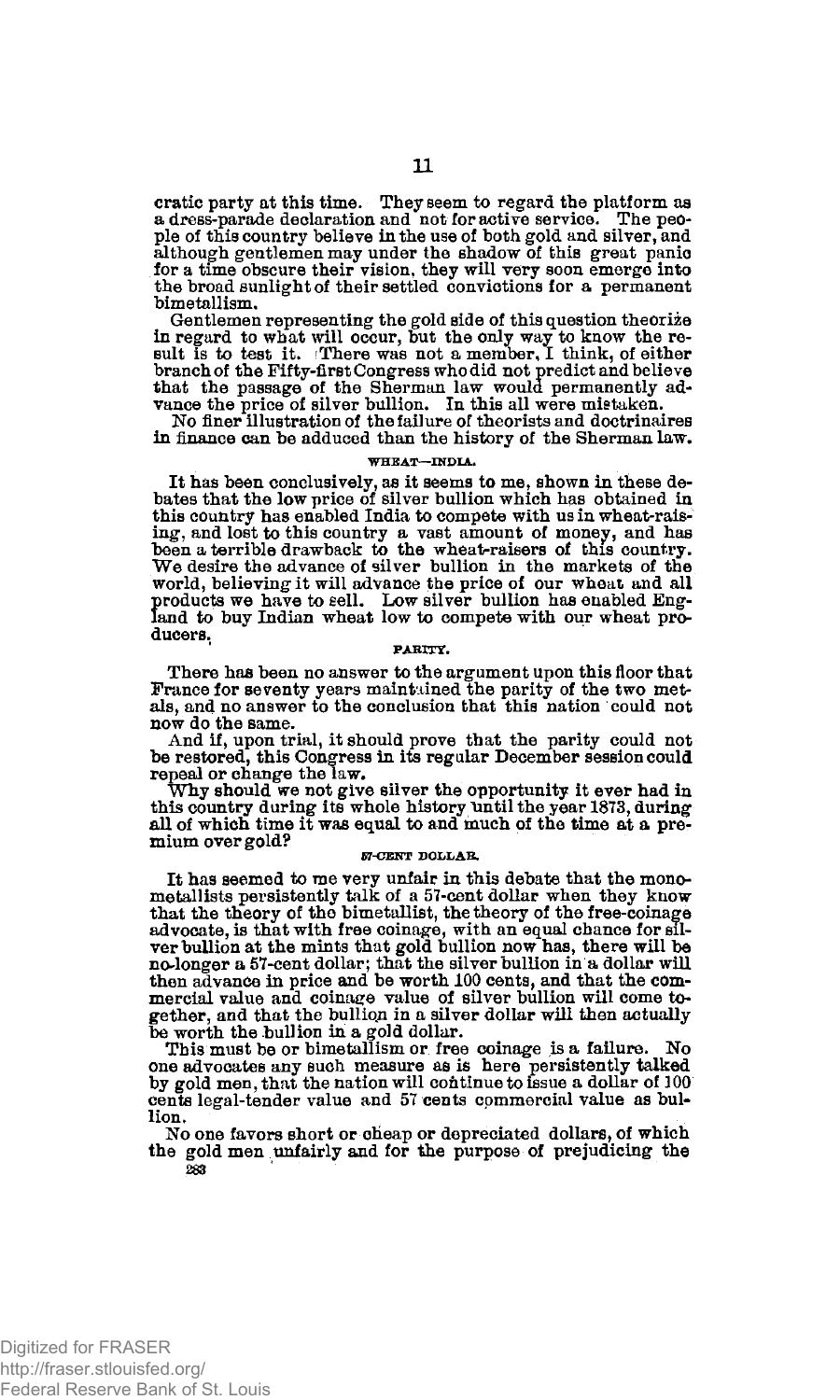cause of silver and its use continually talk. Every dollar of whatever kind must be equal to every other dollar, and their value must be an interchangeable value.

Our gold friends say we can not have a parity of gold and silver without an international agreement for bimetallism. Gladstone opposes it because, he stys, the world owes England \$10,000,000,000,000, and they want gold in international agreement under these conditions?

#### **BANKS AND THE PANIC.**

<sup>1</sup> Have you gentlemen read the RECORD this morning of what occurred yesterday in the United States Senate? Have you seen that a Senator of the United States introduced a resolution to ascertain whether the national banks of the cities of New York, Boston, and Philadelphia were violating the banking laws of the United States; and have you also seen that the East—the gold men in the Senate regardless of politics (because I want to say to you gentlemen of the West and South that when you get east of the Allegheny Mountains there are no politics so far as the money question is concerned; there was none yesterday in the Senate on the measure of which I am now speaking)—have you seen that on a simple resolution of inquiry addressed to the Treasurer of the United States, the Senate debated an hour and a half as to whether that inquiry should be answered or whether the resolution should be referred to the Finance Committee.

It was conceded by the senior Senator from Massachusetts, it was conceded by the senior Senator from Maryland that there had been violations of the law. It was conceded, as you will see by reading the debate, that the banks of New York City are charging their depositors as high as 3 per cent for their own money, and yet the Senate refused a resolution for a report of any viola-tion of law by these banks. And yet these gentlemen from the East—the gentlemen from New York City—come here and cry out against the dishonesty of the farmers from the West and against the bad character of the loans which have been.placed there.

### **WEST HONEST.**

I want to say to you gentlemen that you never had as good securities as the landed securities of the West. You have never lost money by loaning to the West. We have paid you your interest. And now, simply because we do not want you to make a dollar worth \$1.50—because we want you to accept payment in the dollar in which your contract was made, to wit, silver equal to gold and at a ratio of 16 to 1—you talk about dishonesty and<br>"cheap money" and all that sort of thing. That has been your<br>cry for a generation. That was the cry when you brought up<br>the question of the payment of the bon chased at low rates during the war.

#### **RESUMPTION.**

Mr. Speaker, I have always been a Republican. After our flag was triumphant in the late war—after the Union had been saved, after the nation had had a little breathing spell, after the matters of reconstruction had had some consideration—the Republican party took the position that every promise to pay a dollar, although that promise h id been depreciated during the terrible war, should be worth 100 cents on the dollar.

And, Mr. Speaker, we were a patriotic people. We as Re-*283*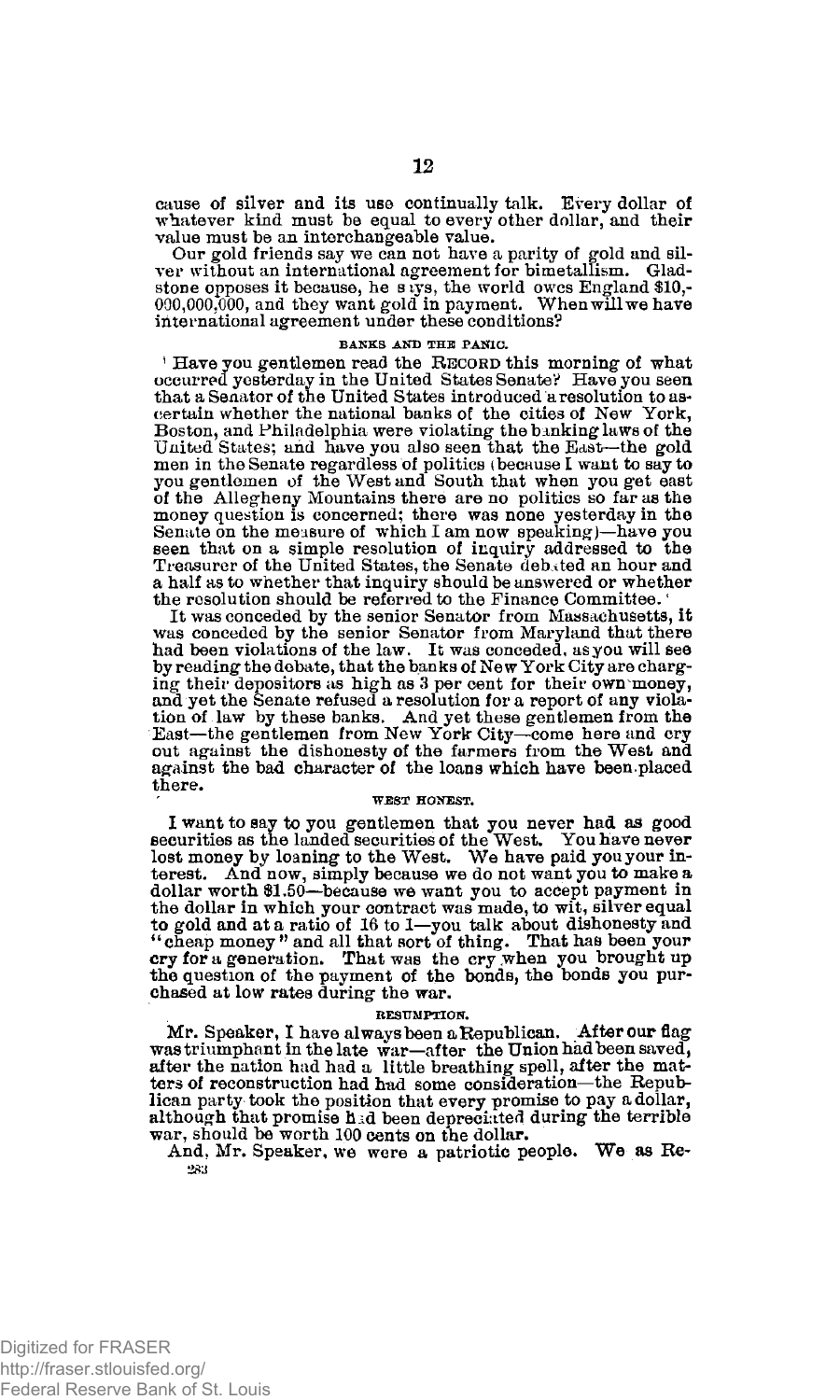publicans insisted all the time for a system which, would give not only a proper currency in the land, but put all of the obli-gations of the Government upon an equality. It was a patriotic purpose, a purpose which was right and which I indorsed then and indorse now. Under that law the bondholders got the money and the bonds were payable in lawful money of the United States; afterwards they were made payable in coin. I am not complaining. I repeat, the efforts of the Republican party to keep these bonds and their payment as a sacred obligation

upon the people was a wise, honest, and honorable policy. But in 1873 there was by legislative enactment stricken down one of the coins of the country—silver—and the bonds thereto-<br>fore payable in coin were made payable in gold. And while it fore payable in coin were made payable in gold. was right and patriotic, as far as that is concerned, to bring-up the bonds of the Government and make them all alike payable in the best money of the Government, and while I do not indorse the demonetization act of 1873, but condemn it as absolutely bad, the action that was taken before for the purpose of bringing the credit of the United States up to where every dollar was equal<br>to every other dollar was a right and praiseworthy duty of a<br>patriotic people. But while we were doing that there was stand-<br>ing alongside of the patriotic mas the bondholders, crying aloud and sparing not for this legislation.

I repeat, sir, while it was right and patriotic to bring up the credit of the United States we incidentally voted multiplied millions of dollars into the pockets of the bondholders by increasing the value of their bonds. And yet, notwithstanding all this, they are not satisfied. They come here now and resist every intelligent action on the part of the Western people. Because we simply<br>desire to pay off our mortgages, which they hold, in the money<br>which was contracted for at the time the obligation was created, and resist them doubling our debts and reducing the price of our products one-half by adopting a single gold standard, they cry out against us and talk about <sup>4</sup>'cheap money."

**SOUND MONEY.** 

Mr. Speaker, that is the veriest claptrap. There has not been<br>a man of any standing on this floor or elsewhere who has advocated any kind of dollar which is not equal to every other dollar issued by the Government.

I am a Republican, and this is a proposition on which the Republican party has stood firm and unchanged, as immutable as the eternal rocks, at all times in its history. It has stood al-ways for good and honest money in this country. We have pledged ourselves to it in all of our platforms, State and national (although it seems that some of our friends forget that our platforms have declared for bimetallism), and we are still declaring for it.

But I desire to read what was said in the debate in the Senate, no longer ago than yesterday, upon this subject of the action of the banks of New York, the remarks of the senior Senator from Iowa IMP. ALLISON], and I commend them to the gentlemen from New York and West Virginia, who lay all the-trouble now prevailing to the existence of the purchasing clause of the Sherman law. I ask these gentlemen and others to consider this language of Senator ALLISON. He said:

Those of us who were here some years ago remember very well that the **283**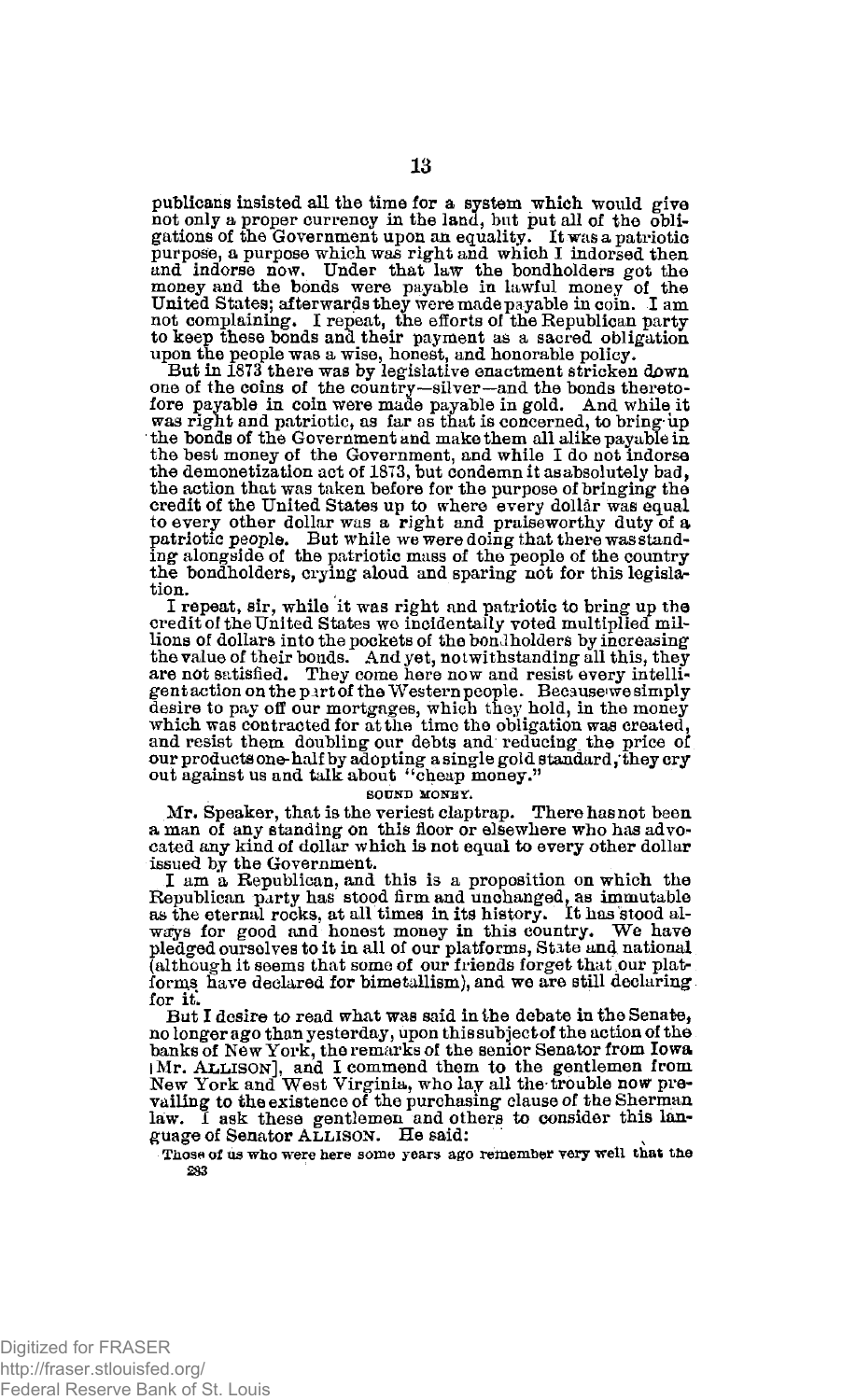national banks of the city of New York refused to take upon deposit silver<br>certificates issued by the Government, and in 1882, now eleven pears ago, we<br>were compelled by law to say that no national bank should be a member

Mr. Speaker, I call attention of the two gentlemen especially to this language:

Much of the currency famine that has recently existed in the city of New<br>York arises from the fact that the banks have not held in their vaults as a<br>part of their reserve the sliver certificates issued under the authority **cates and silver 'dollars have been pushed out into the remoter regions of**  our-country.

This is what the distinguished Senator from Iowa [Mr. ALLI - SON] says in regard to what has brought on the panic and where

the responsibility rests for our present condition.<br>More than this, Mr. Speaker, in an article in that great Dem-<br>ocratic organ, the New York Sun, of April 29, it is boldly charged<br>that the New York banks and the Administr together and understandingly to compel an extra session of Congress to repeal the Sherman law, even at the expense of a panic. An extract is as follows:

The conference yesterday between Secretary Carlisle and a number of the bankers of this city was of great value in that it resulted in a definite understanding of the fluctuation, as indicated in this column last Tuesday.

own folly. The statement of Mr. Carlisle to the New York bankers makes it clear that, while Mr. Cleveland works in Congress, the bankers will be expected to work, mot in New York of the country doing their utmost to plinch

The SPEAKER. The time of the gentleman from South Dakota has expired.<br>Mr. PICKLER.

Mr. Speaker, I asked to be recognized on the next amendment.

The SPEAKER. The Chair will state to the gentleman from South Dakota that it has looked at the order, and while, perhaps, it is a little ambiguous, still the Chair is inclined to think, and will put that construction upon it unless the House otherwise directs, that it was designed to limit the members to five or ten minutes as under the ordinary five-minute rule in the House, and as to all of the amendments, **and** not on each amend-ment.

The Chair believes that the order was so understood by the House to permit, under the five-minutes' rule, the discussion of all of the amendments at once, as has been done under the general debate up to this time, and to construe the order otherwise would, as tbe gentleman himself must see, make the debate today or to-morrow for each member who gets the floor just as long as it was under the rule for general debate.

Mr. PICKLER. I do not wish to discuss the construction of the rule with the Chair, and will yield to the decision without **;2?3**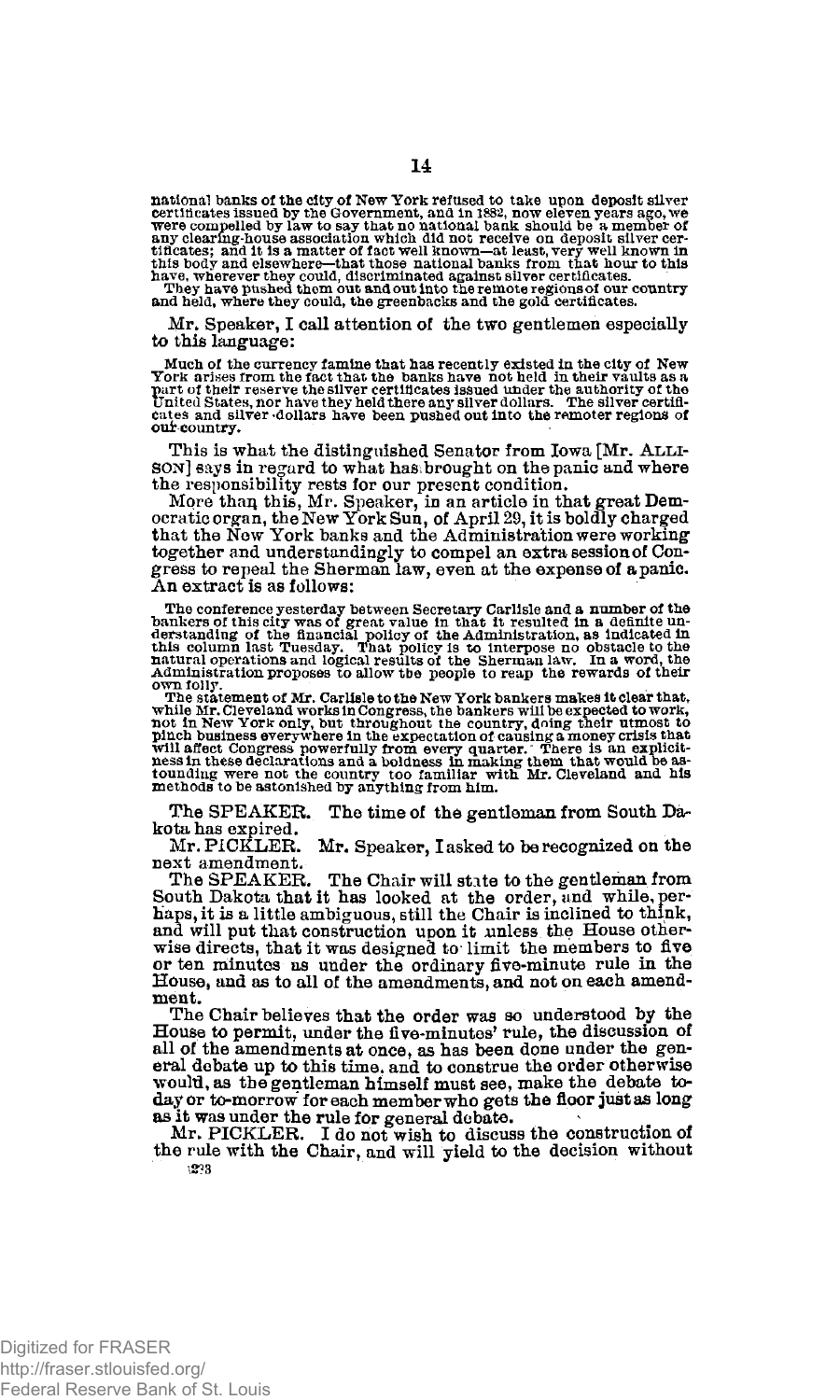comment, simply asking the privilege of continuing for five minutes longer.

The SPEAKER. If there be no objection, the gentleman from South Dakota will be recognized for five minutes longer.

There was no objection. Mr. PICKLER. It is most remarkable that in either branch of the United States Congress, when a simple proposition of inquiry to one. of the great Departments as to the operations of our national banks—the agents in one respect of the Government of the United States—as to whether they are violating the law, and when it is even conceded on the floor of the Senate that they have been violating the law, should find opposition and fail of adoption—I say I do not understand why objection can be made to the information being laid before Congress. It will not do to argue that any acts of Government officers or agents shall be concealed from the people's representatives in Congress.

Mr. Speaker, what must it lead to? If you can cover up the transactions of the banks by an action of this character, what may you not be able to cover up? It is a dangerous position, and will do more to create a fear in the minds of the people that the money power has undue influence in national legislation and Government than can be readily imagined.

#### **VOLUME or CURRENCY.**

It has been argued here, Mr. Speaker, by the gentleman from Ohio [Mr. HARTER], justifying the demonetization of silver, that the narrowing of the volume of currency does not interfere with business. That is the most dangerous proposition to the people of the West that has been suggested on this floor. We are a new country. We have lands that we desire to sell. We desire new railroad enterprises. We desire money to build factories in cities and towns, and schoolhouses and court-houses, and to develop our new country in a hundred ways.

We have a great need for money, and we know that if money is scarce, if there is but little money, the East will consume all of it before we even hear of it in the West. Certainly there never have been better times in this country than under a large volume of currency, during the war and immediately following. It appears to me, gentlemen, that it is a proposition that can not be denied, that so long as every dollar is as good as every other dollar there can not be too much good money in circulation. Who has ever known a country to have too much good money in circulation? Who has ever known times to be good when you have too little money in circulation? I believe the volume of the money has much to do with the prosperity of 'the country.

### **CHECKS AND DRAFTS.**

Much has been said here about business being done with checks and drafts. Now, I confess that while I know a large per cent of business is done on credit with small cash basis, it is my impression that in order to have a check or draft to amount to anything in business a man must have money back of it. The gentleman from Mississippi [Mr. CATCHINGS] supposed a case the other<br>day in this wise: He said, ''Suppose a man brings in a\*io d of<br>cotton and sells it for \$100, and that the merchant instead of paying him \$100 in cash gives him a check on the bank for \$100, and with that check he goes and buys goods of the dry goods merchant, and the merchant sends it to some other man whom he owes, **283**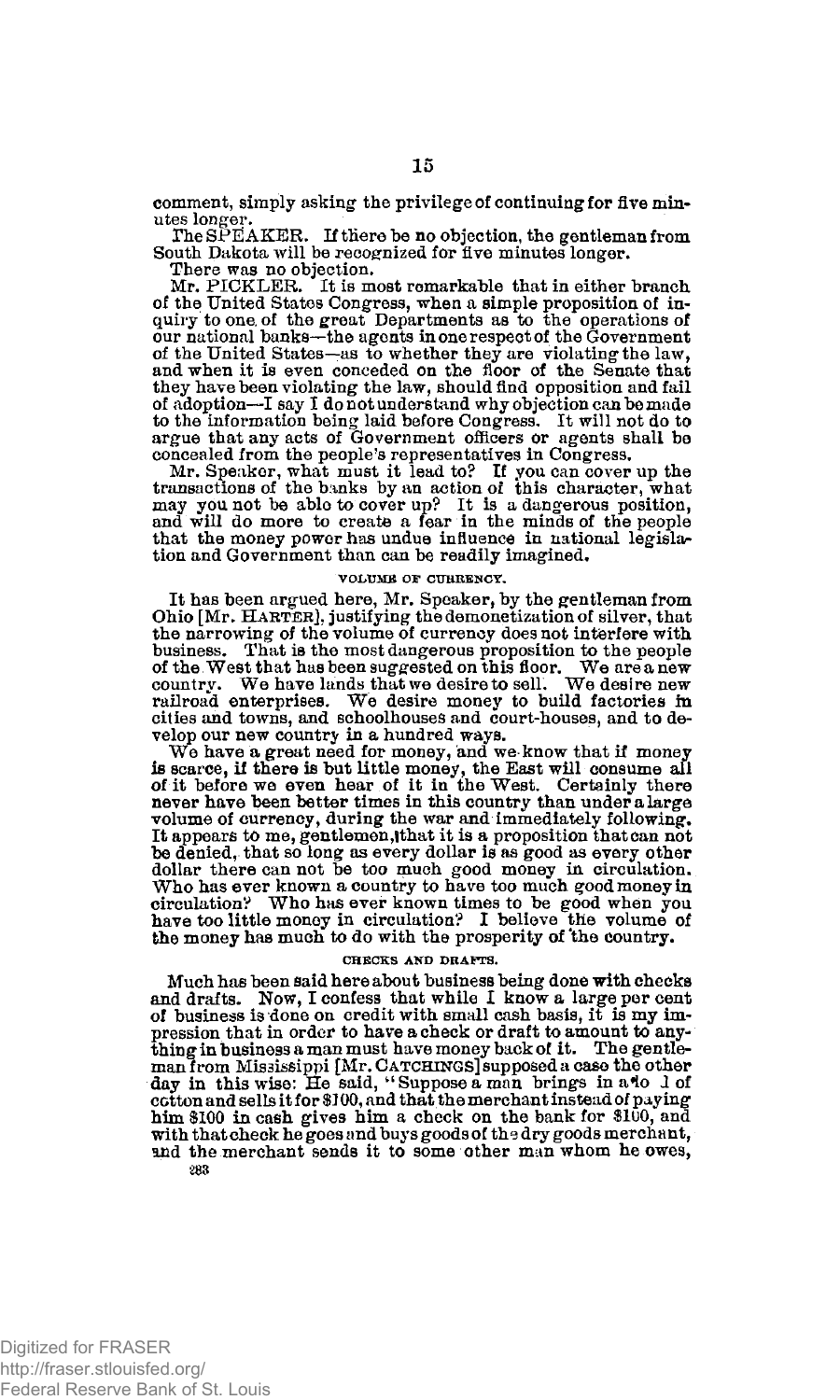and so it goes around;" the gentleman argues, and the gentleman from Ohio [Mr. HARTER] argues that the use of the check

does away with the use of or requires less money. Now, how can it be? The man who gave a check on the bank had a hundred dollars in that bank, or he could not have drawn his check. \* So all the office that the check performed was that in place of the man going and getting the money out of the bank and carrying it to the next man, and he to the next; they simply passed the check around from one to the other, and it did not take a dollar less to do business with the check than if the actual money had been used.

Mr. BY NUM. Will the gentleman permit a question? Mr. PICKLER. Yes, if my time can be extended. [Laughter.] Mr. BYNUM. Will you tell me why it is, then, that the deposits in the banks exceed the entire circulation in the country about three times?

Mr. PICKLER. What has that to do with my proposition? Mr. BYNUM. It simply has got this to do, that the deposits are three times as great as the entire circulation, and therefore the checks represent three times as much money as there is in circulation.

Mr. PICKLER. If the gentleman means three one hundred dollar checks are drawn against the same one hundred dollars, that is not legitimate banking, and is a dangerous inflation of credit. It is not that the bank has three times as much cash deposits as its circulation; it may have three times as much credits. . This does not interfere with my statement as to checks and drafts. Can a man draw a check unless he has money to draw against?  $\qquad$   $\ddot{\qquad}$ 

' Mr. BYNUM. No, but the money is deposited by different persons. The deposits are three times the amount of circulation.

Mr. DINGLEY. If my friend will pardon me, his check may be drawn against a credit given him by the bank.

Mr. PICKLER. Yes, but when the check is presented it takes actual cash to meet it; credit will not. I want my time ex-<br>tended if I am to be interrupted. The gentleman s.ys that a man may draw his check against a credit that is given him. If he draws it against a credit, he had deposited money to obtain that credit. No bank honors a check unless it is drawn against cash or a cash credit, and the bank must have the money to pay the check, so that it is only the representative of money actually existing in the bank. Of course credit, as suggested by the gentleman from Indiana, may largely exceed the actual cash. A may deposit \$100, against which he may check; the bank may loan it to B, and he may deposit it in same bank, and he may check against it, but when either A or B checks the bank must have the actual cash—somebody's cash to pass over to the holder of the check: just as to obtain a draft you must have actual cash to the amount of the draft, so that the use of a check or draft is only a convenience, and does not lessen the amount of actual money required to do the business.

The **SPEAKER.** The **time of** the gentleman has expired. Mr. PICKLER. One moment and I will be through. Mr. PAYNE. I ask that the gentleman from South Dakota [Mr. PICKLER] have a minute longer. **283**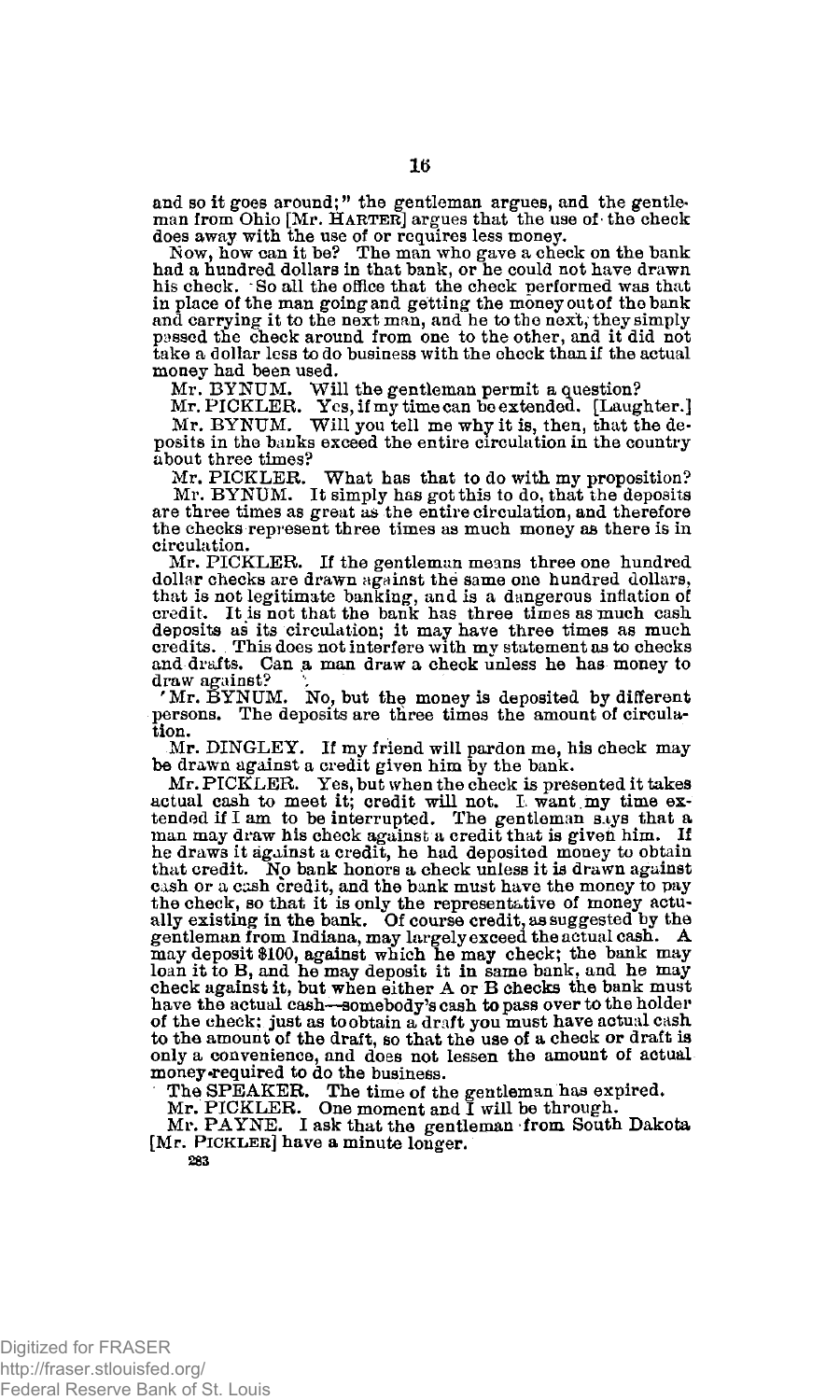The SPEAKER. Without objection the gentleman will have one minute more.

### LONG TIME CHECK.

Mr. PICKLER. It seems to me that the proposition of the gentleman from Ohio [Mr. HARTER] that the use of a draft or a check lessens the necessity of actual money must be based on about the financial theory of a certain young Israelite of whom I have heard. An old Israelitish banker of whom I heard a few displays ago had become rich in the had been associated with him in the business, and he was desirous to have his wealth go to Isaac at his death; so he brought Isaac to his bedside, and he said, "The physicians tell me I am only to live a short time. You have been a good and faithful friend and relative to me. You have been loyal to my interests and I desire to turn over to you my entire wealth except \$500 in cash that I began business with. That I wish buried with me.<br>
"Now, I want you to deposit \$500 in cash in the coffin with me.<br>
because I want to take it alo Israelite was a little fearful that Isaac might be tempted by the glittering \$500, so he made known to the rabbi what his request was, and asked the rabbi to see that Isaac carried out this promise. So the venerable Jew in time died and the rabbi went to the funeral.

[Here the hammer fell].

Mr. PICKLER. Will my colleague yield me a half minute? Mr. LUCAS. I will.

The SPEAKER. How much time does the gentleman yield to his colleague?

Mr. LUCAS. Half a minute. Mr. PICKLER. So the rabbi examined the body and could not find the money. He called Isaac and said to him, "Did not you promise to bury with our old friend the \$500, the amount he com-<br>menced business with?" Isaac said, "Yes, I did." The rabbi<br>said, "You did not do it." "Oh, yes I did," said Isaac, "you will<br>find my sheck in his vest pocke

lism. Silver dollars have been at a premium the last few days<br>in New York City, and the Secretary of the Treasury of the<br>United States declares that he has not had sufficient silver to<br>redeem Treasury notes presented. Ther of 16 to 1 is the money in which our debts have been contracted and in which it is fair, right, honest, and just to pay them. Other ratios are compromises. If all the amendments for silver shall be voted down I shall vote against the repeal of the Sherman law; shall vote

### **AGAINST REPEAL OF THE SHERMAN LAW**

Because it is all that is left in any way favoring silver coinage. Because its unconditional repeal places this country on a single gold standard.

Because it now adds to our circulation from three to four million dollars per month, and if repealed it contracts our cur-rency in that amount, and will compel the sale of Government bonds to buy gold to take the place of silver, thus imposing a tax on the people.

283—2